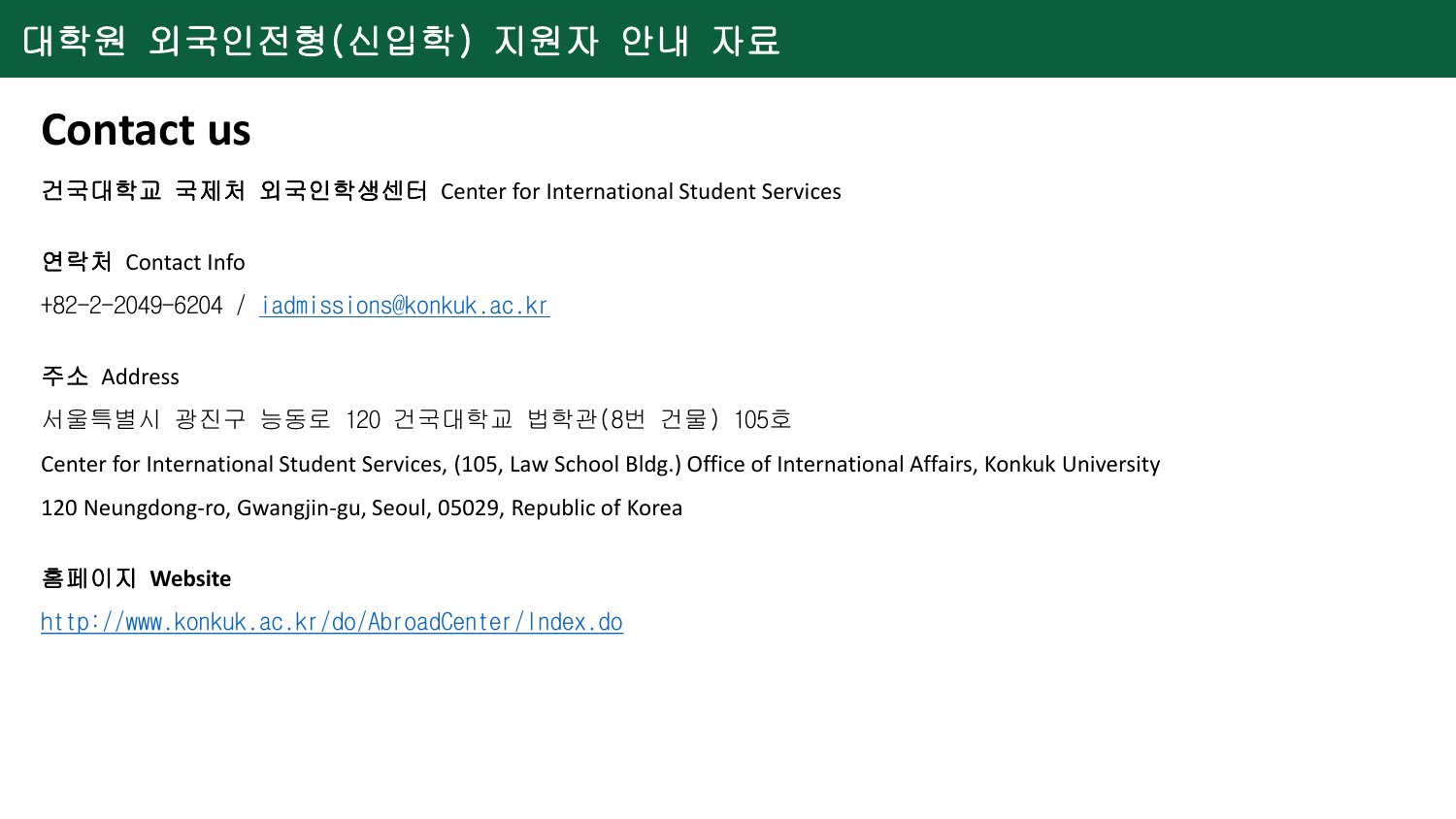## 대학원 외국인전형(신입학) 자주 묻는 질문 ①

#### Q. 지원서류 제출 시 지원용 1세트, 평가용 1세트 제출 해야 하는데 평가용 1세트는 어떻게 준비하면 되나요?

A. 지원용 서류(원본)을 복사 하시면 됩니다. 만약 지원용 서류가 번역공증된 서류일 경우, 번역공증된 서류 전체를 복 사해 주셔야 합니다.

(예시) 중국어 성적표를 영어로 번역공증 했을 경우 → 지원용 서류가 중국어 성적표 영어 번역공증본이므로, 평가용 서 류는 번역공증본 전체를 복사하시면 됩니다.

#### Q.提交申请材料时需要提交申请用1set,评价用1set。评价用1set要如何准备呢?

A. 复印申请用的材料(原件)就可以了。如果申请用的材料是有公证本的情况,要复印公证本全部。 (例子) 中文成绩表翻译成英语公证本的情况 → 申请用材料是中文成绩表和英语公证本的话, 评价用的材料公证本中英文部分全部要复印。

**Q. When submitting application documents, we need to submit one set for application and one set for evaluation, but how can we prepare one set for evaluation?**

A. Please copy the application documents (original ones). If the application documents are translated and notarized, please copy the entire ones. (Example) If your transcript which is written in Chinese is translated to English and notarized, please copy the entire translated and notarized documents.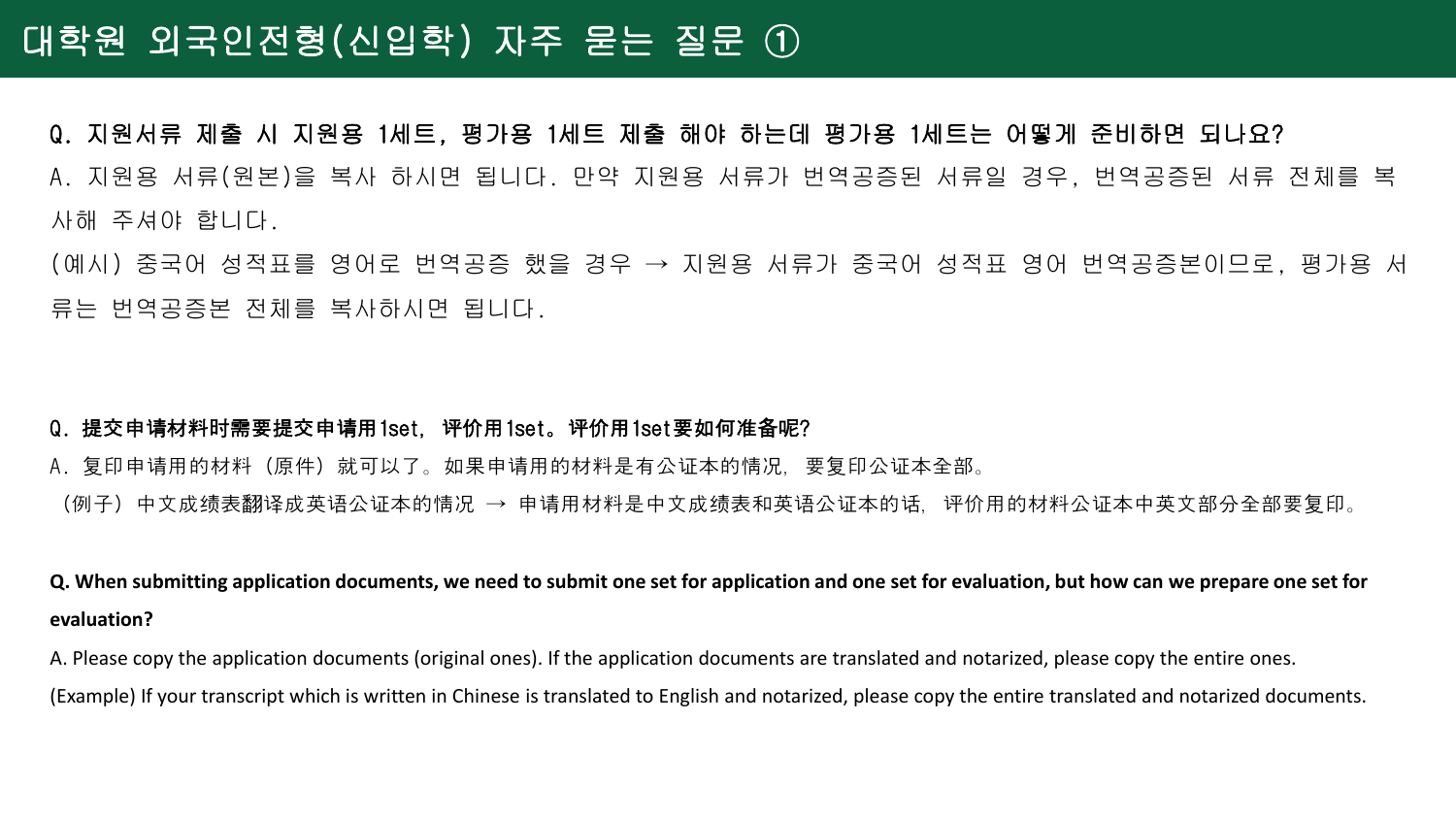### Q. 중국 은행 잔고증명서는 일반 예금도 인정 되나요?

A. 아니오,"정기"예금으로 6개월 이상 동결된 잔고증명서를 제출 하셔야 합니다. 잔고증명서에 한자로 "활기 "라고 입력된 경우는 인정하지 않습니다.

#### Q. 中国的银行存款证明活期也有效吗?

A. 不是,要提交"定期"存款冻结六个月以上的存款证明才可以。存款证明里有写"活期"的话是无效的。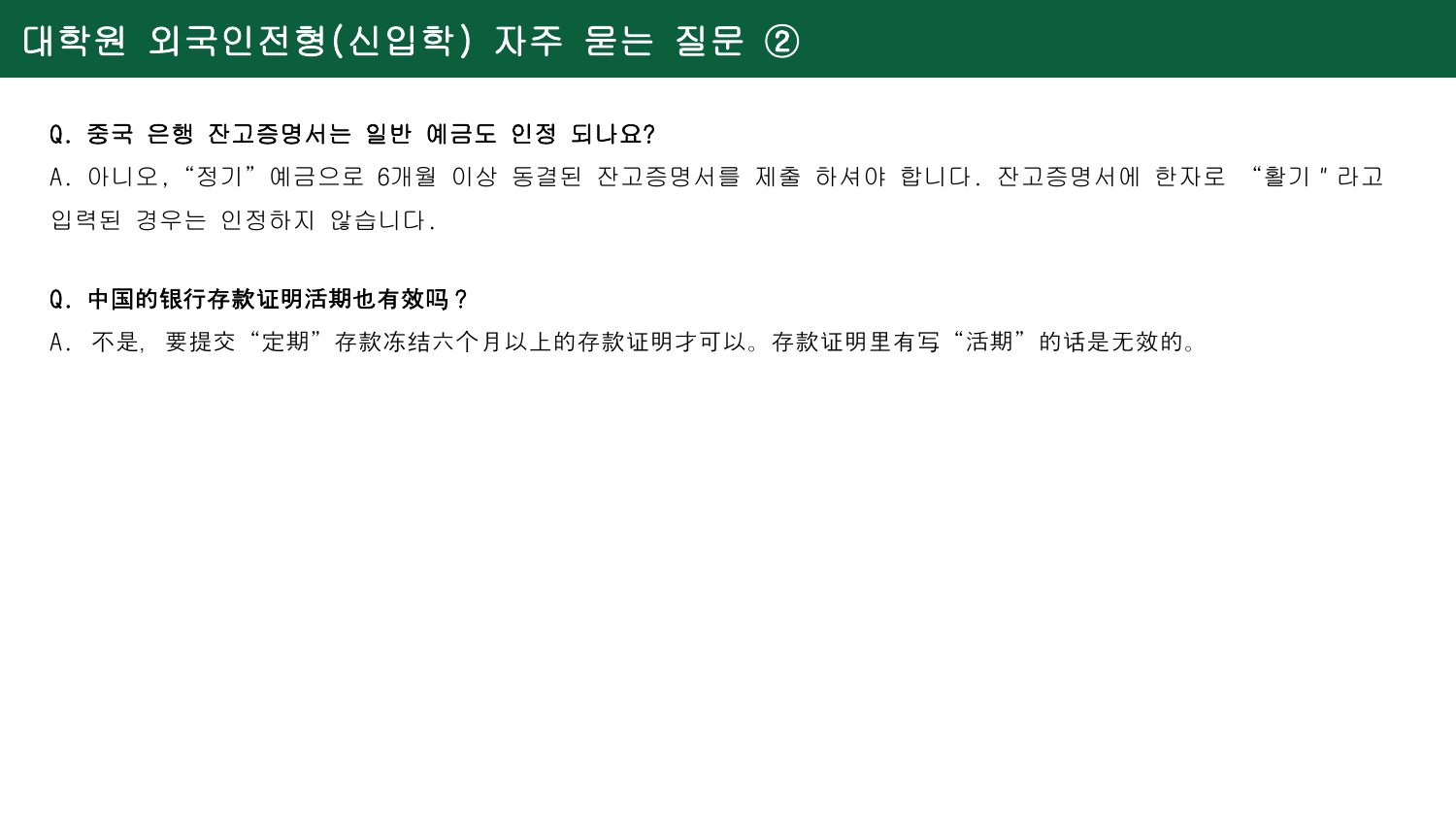# 대학원 외국인전형(신입학) 자주 묻는 질문 ③

- Q. 주식 또는 펀드도 재정 입증서류로 인정되나요? A. 아니오, 인정 불가합니다.
- Q. 股票或基金也被认定为财政证明文件吗?
- A. 不可以认定。
- Q. Are stocks or funds also recognized as financial proof documents? A. No, we cannot accept them.

#### Q. 만약 은행 정책상의 이유로 6개월 이상 계좌 동결이 불가능한 경우 어떻게 해야 하나요?

- A. 예금잔고증명서와 현재 기준 지난 6개월간의 거래내역서를 함께 제출해 주셔야 합니다.
- Q. 如果银行政策上超过6个月以上的账户冻结不可能真么办?
- A. 要提交存款余额证明和过去6个月之间的交易明细。
- Q. What if it is impossible to freeze your account for more than 6 months due to bank policy reasons?
- A. Please submit your deposit balance certificate and the transaction certificate for the last 6 months.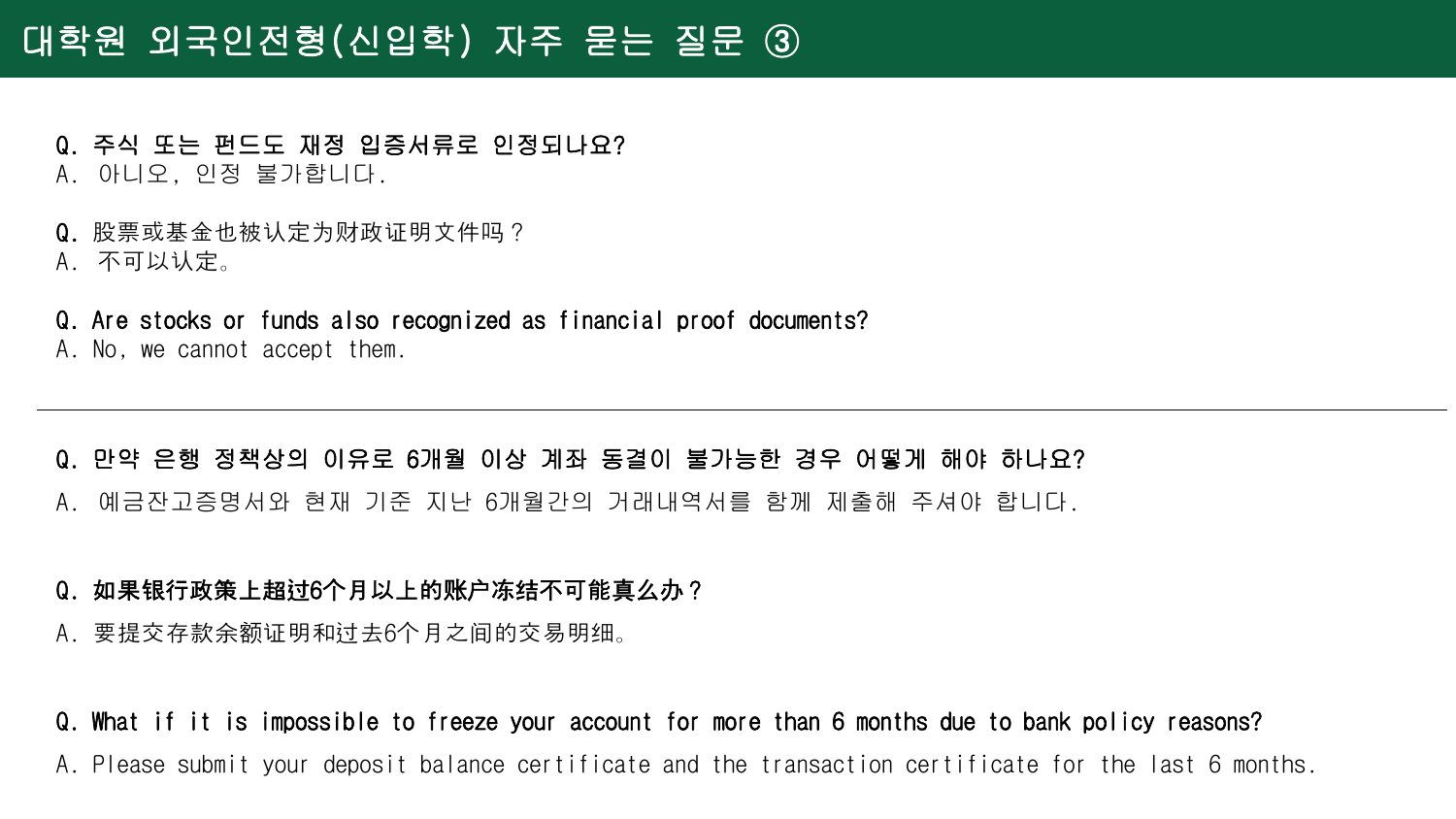#### Q. 지원자가 한국어가 불가하고 영어만 가능한 경우

A. 지원 전 반드시 외국인학생센터로 연락하여 지원하려는 학과에 영어트랙이 있는지 확인 하시기 바랍니다.

### <지원자 어학요건 관련 사전 안내사항>

| 유형                                                | 유의사항                                                                                                                                                |
|---------------------------------------------------|-----------------------------------------------------------------------------------------------------------------------------------------------------|
| 지원자가 영어 어학성적표만 제출 가능한 경우                          | 학과에 사전 연락하시어 한국어 불가능자 입학동의서<br>(KUGRD-P6) 사인을 요청하시기 바랍니다. 사인을 받아<br>제출할 경우 지원 가능합니다.<br>*실제로 한국어 구사가 가능하더라도 TOPIK 성적표가<br>없으므로 KUGRD-P6 제출해야 지원 가능함 |
| 지원자가 제출할 수 있는 어학성적표가 없는 경우                        | 학과에 사전 연락하시어 지도예정교수 수학허용추천서<br>(KUGRD-P5) 및 한국어불가능자 입학동의서(KUGRD-P6)<br>사인을 요청하시기 바랍니다. 사인을 받아 제출할 경<br>우 지원 가능합니다.                                  |
| ※단. 학과 사인은 학과의 의무사항이 아니며 학과 판단 결과 사인하지 않을 수 있습니다. |                                                                                                                                                     |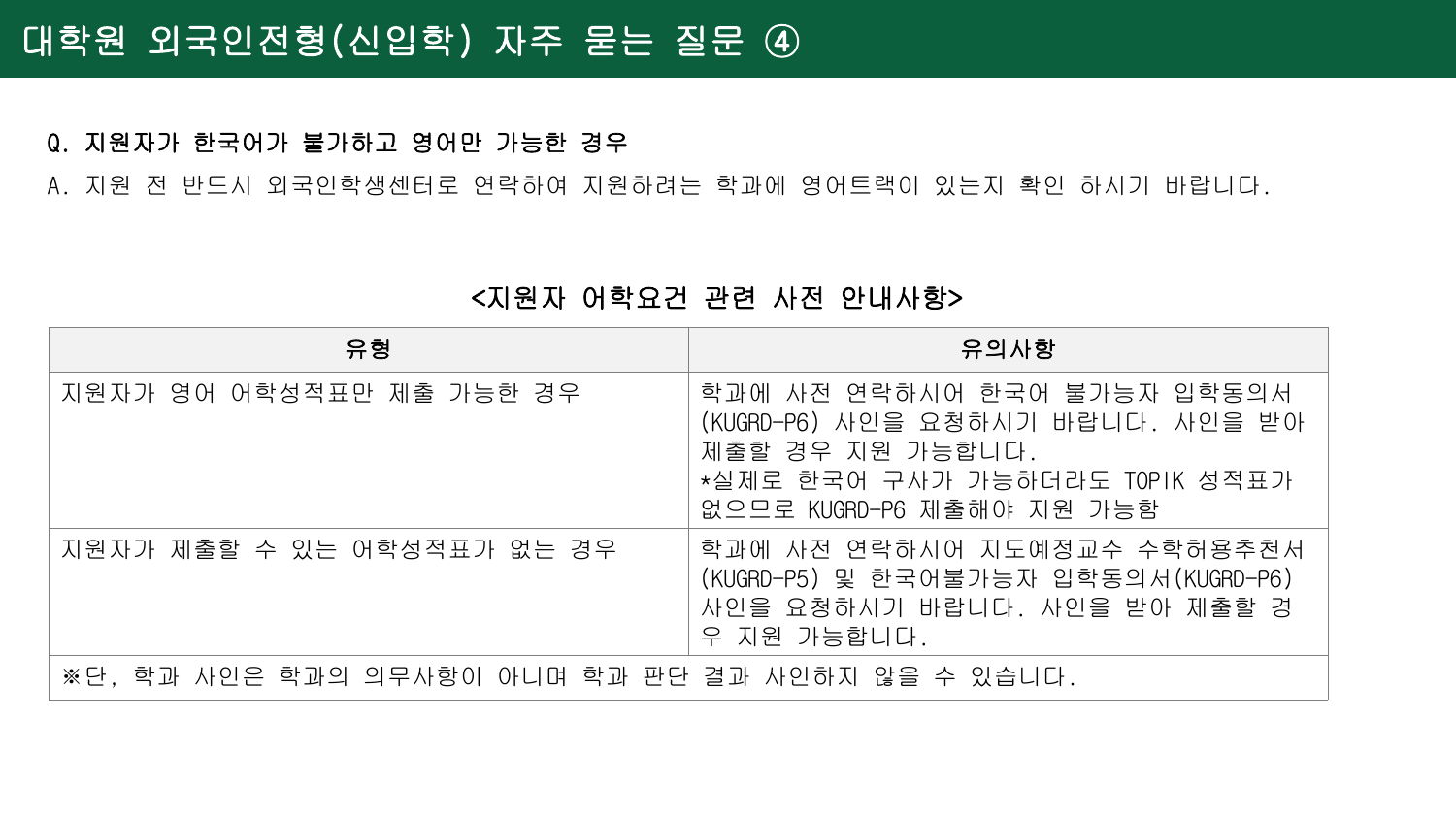## 대학원 외국인전형(신입학) 자주 묻는 질문 ④

#### Q. 申请者没有韩语成绩,只有英语成绩的情况

A. 申请之前一定要联系外国人学生中心, 确认要申请的学科有没有英语通道 (영어트랙)。

#### <申请者语言条件相关说明事项>

| 类型                             | 注意事项                                                                                                      |
|--------------------------------|-----------------------------------------------------------------------------------------------------------|
| 申请者只有英语成绩表的情况                  | 提前联系学科, 请求索要 한국어 불가능자 입학동의서<br>(KUGRD-P6) 签名。得到签名并提交的情况下可以申请。<br>*就算有韩语能力,没有TOPIK成绩的话要提交KUGRD-P6<br>才可以申请 |
| 申请者没有能提交的语言成绩表的情况              | 提前联系学科,向预定指导教授请求索要 지도예정교수<br>수학허용추천서(KUGRD-P5) 和 한국어불가능자 입학동<br>의서(KUGRD-P6)得到签名并提交的情况下可以申请。              |
| ※但是,学科签名并不是义务,学科判断之后也有可能不提供签名。 |                                                                                                           |